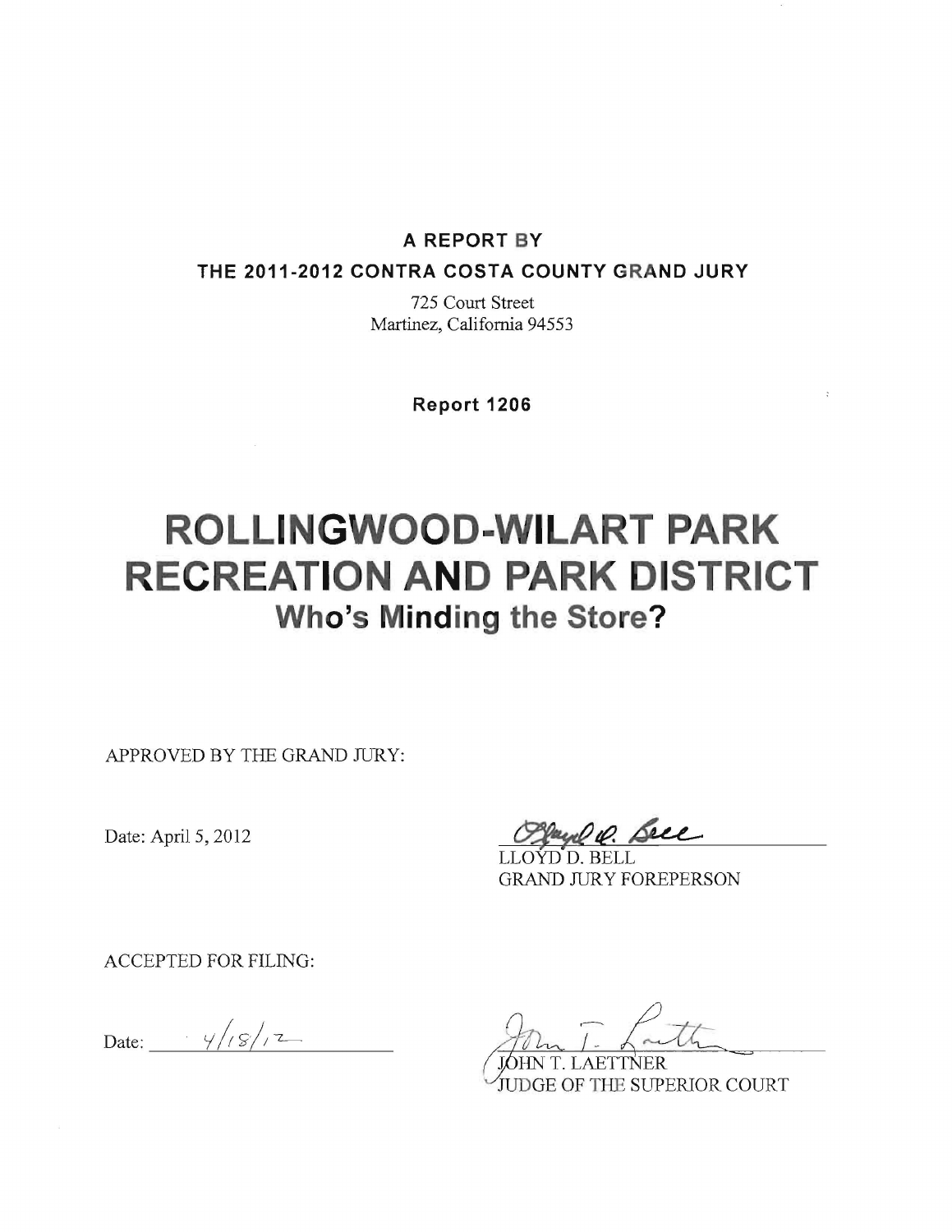Contact: Lloyd Bell Foreperson 925-957-5638

#### Contra Costa County Grand Jury Report 1206

## **ROLLINGWOOD-WILART PARK RECREATION AND PARK DISTRICT Who's Minding the Store?**

#### **TO:** *ROLLINGWOOD-WILART PARK RECREATION AND PARK DISTRICT BOARD LOCAL AGENCY FORMATION COMMISSION (LAFCO)*

## **SUMMARY**

Rollingwood-Wilart Park Recreation and Park District (District) is a small, independent special district with a service area of 109 acres. It was created in 1956 to manage a community facility and provide activities. In April 2010, the Local Agency Formation Commission (LAFCO) issued a Municipal Service Review (MSR) in which serious management problems were identified. The District was given 12 months to significantly reduce the deficiencies. In November 2011, LAFCO revisited the issue, found the deficiencies continued and gave the District another 12 months to make corrections.

The Grand Jury confirmed the LAFCO findings and found the District has failed to perform basic management activities, generate facility rentals, or fill Board vacancies.

The Grand Jury recommends that the District be dissolved.

## **BACKGROUND**

Rollingwood-Wilart Park Recreation and Park District (District) is a small, independent special district with a service area of 109 acres, created in 1956 to manage a community facility and provide recreation services to the residents of the District. It is a fully-developed, unincorporated area located between the cities of Richmond and San Pablo, and serves a community of approximately 2,400 persons.

The District operates and maintains a community facility for recreation programs and events. The District receives property tax money (averaging \$27,000 per year) and can charge rental fees for the facility.

The District has been operating with a three-member board since 1999 due to lack of public interest in serving on the Board; however, the District is required to have at least a five-member board.

It is a "working board" (members of the Board provide maintenance and minor repairs to the building). One member of the Board functions as the General Manager. The General Manager is in charge of building management, finances, arranging and conducting operations-related meetings, record keeping, compliance with state and local regulations, and responding to requests for rental information.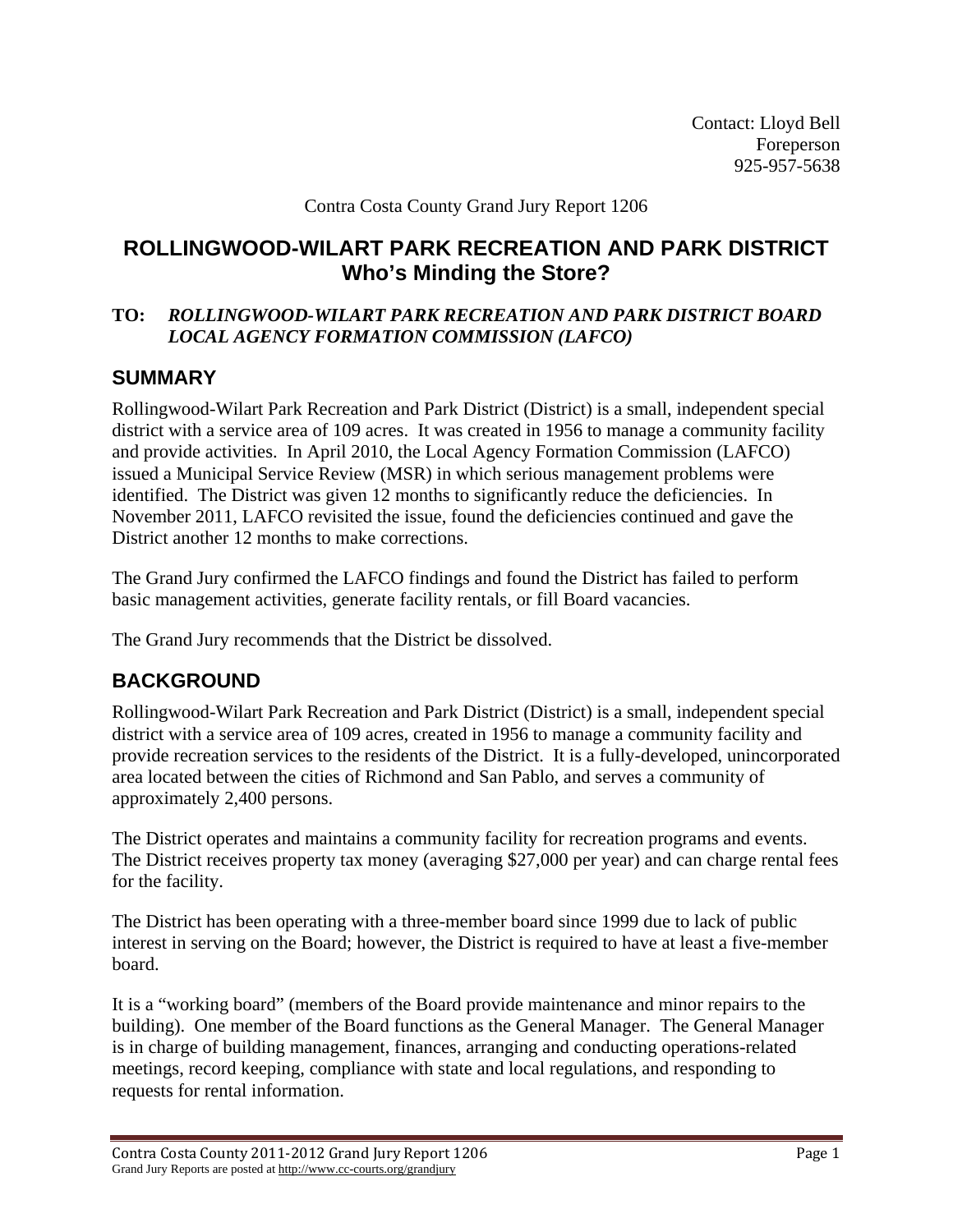The Board pays the General Manager and a custodian \$300 a month each. There are no signed contracts for these positions. Board members get a \$50 per month stipend for Board meetings.

No agendas or minutes of any meetings of the Board as required by the Brown Act, or financial records of any kind (rentals, payments, budget, etc.), could be located, reportedly due to vandalism and accidental destruction of all records in the past few years. Financial audits have not been performed for over 10 years. The District's only computer is not working and no website has been created to provide information about facility rentals or activities offered by the District.

Decisions regarding the use of District revenues for the maintenance of the community facility have been, and continue to be, a cause for concern. In some cases, the justification for the scope and magnitude of expenditures cannot be confirmed. For example, to prevent the loss of insurance for the facility, a \$30,000 commercial range hood was installed. Without records, it is impossible to determine if such an oversized range hood was needed for a rarely used kitchen, or if a less costly model could have served as well.

Due to a lack of effective advertising, there has been little interest in either the District or neighboring communities to rent the facility for parties, celebrations or other activities. However, a community church is permitted to use the District's facility and equipment at no charge. The facility is also available at no charge for funerals of residents of the District. Policies for waiving required rental fees could not be found.

Due to governance issues raised in the MSR, LAFCO staff was directed, at the April 21, 2010 LAFCO meeting, to work with the County to either dissolve the District or consolidate it with another agency, and report back to LAFCO within 12 months.

At the November 9, 2011 LAFCO meeting, LAFCO Commissioners voted to extend the update for an additional 12 months.

# **FINDINGS**

1. The District has not been able to generate community interest in filling Board vacancies.

2. The District has not been able to generate facility rentals.

3. The District has failed to adequately perform basic management activities, including safekeeping of records, such as Board agenda, Board minutes, and financial documents.

# **RECOMMENDATIONS**

1. LAFCO should initiate proceedings to dissolve Rollingwood-Wilart Park Recreation and Park District.